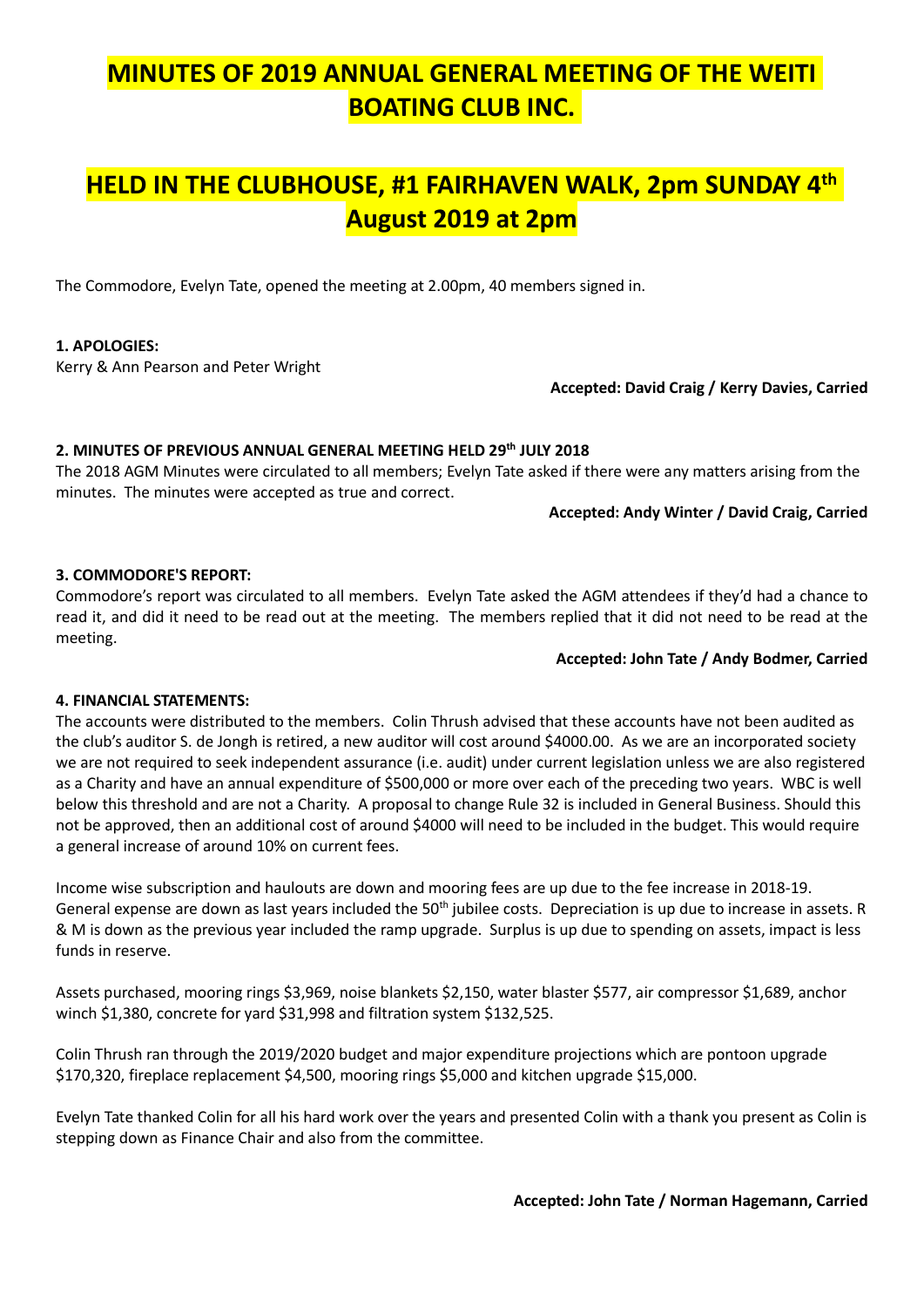#### 5. ELECTION OF OFFICERS:

| Commodore             | Mike Long                | E Tate / D Craig    |  |  |  |
|-----------------------|--------------------------|---------------------|--|--|--|
| <b>Vice Commodore</b> | <b>Kerry Davies</b>      | D Wright / J Tate   |  |  |  |
| <b>Rear Commodore</b> | Two nominations received |                     |  |  |  |
|                       | Warwick Lord             | J Tate / D Wright   |  |  |  |
|                       | Alex Marshall            | J Deneey/G Marshall |  |  |  |

Evelyn Tate is standing down as Commodore and advises the floor that there is only one nomination for Commodore which is Mike Long. Evelyn Tate congratulated Mike Long on his election as Commodore and presents the Commodore's flag to Mike Long. Mike Long thanks Evelyn Tate for her work as Commodore and presents the Past Commodore's flag to Evelyn and a thank you gift.

Evelyn Tate hands over the meeting over to Mike Long.

Mike Long advises the floor that there is only one nomination for Vice Commodore which is Kerry Davies, Mike Long presents the Vice Commodore flag to Kerry Davies.

Mike Long advises the floor that there are two nominations for Rear Commodore, Warwick Lord and Alex Marshall. Warwick and Alex introduce themselves to the delegates and speak of their history with the club, experience and skills, voting takes place.

Mike Long reads the results, congratulates Warwick Lord and thanks Alex Marshall for standing. Mike Long presents the Rear Commodore flag to Warwick Lord and asks for Warwick Lord to join the table.

#### Mike Long advises that there have been eight nominations for Committee Members received:

| Andy Bodmer        | M Long / K Davies   |
|--------------------|---------------------|
| David Craig        | E Tate / P Wright   |
| Donald Wright      | K Davies / J Tate   |
| John Deeney        | M Long / E Tate     |
| John Tate          | D Wright / K Davies |
| Melinda McCutcheon | M Long / E Tate     |
| Peter Wright       | D Craig/ E Tate     |
| Ray Howarth        | M Long / K Davies   |
|                    |                     |

Mike Long asks for extra nominations from the floor, and the following club members stand for election.

| Gary Marshall | G Morris / J Deeney   |
|---------------|-----------------------|
| Mark Burt     | D Davies / E Tate     |
| Alex Marshall | J Deeney / G Marshall |

Mike Long announces that all nominations for the committee are elected. The members responded with applause

Accepted: John Tate / Kerry Davies, Carried

| Patron:             | George Turnbull |
|---------------------|-----------------|
| <b>Vice Patron:</b> | Gus Gager       |

Accepted: Kerry Davies / Andy Bodmer, Carried

That completes election of officers.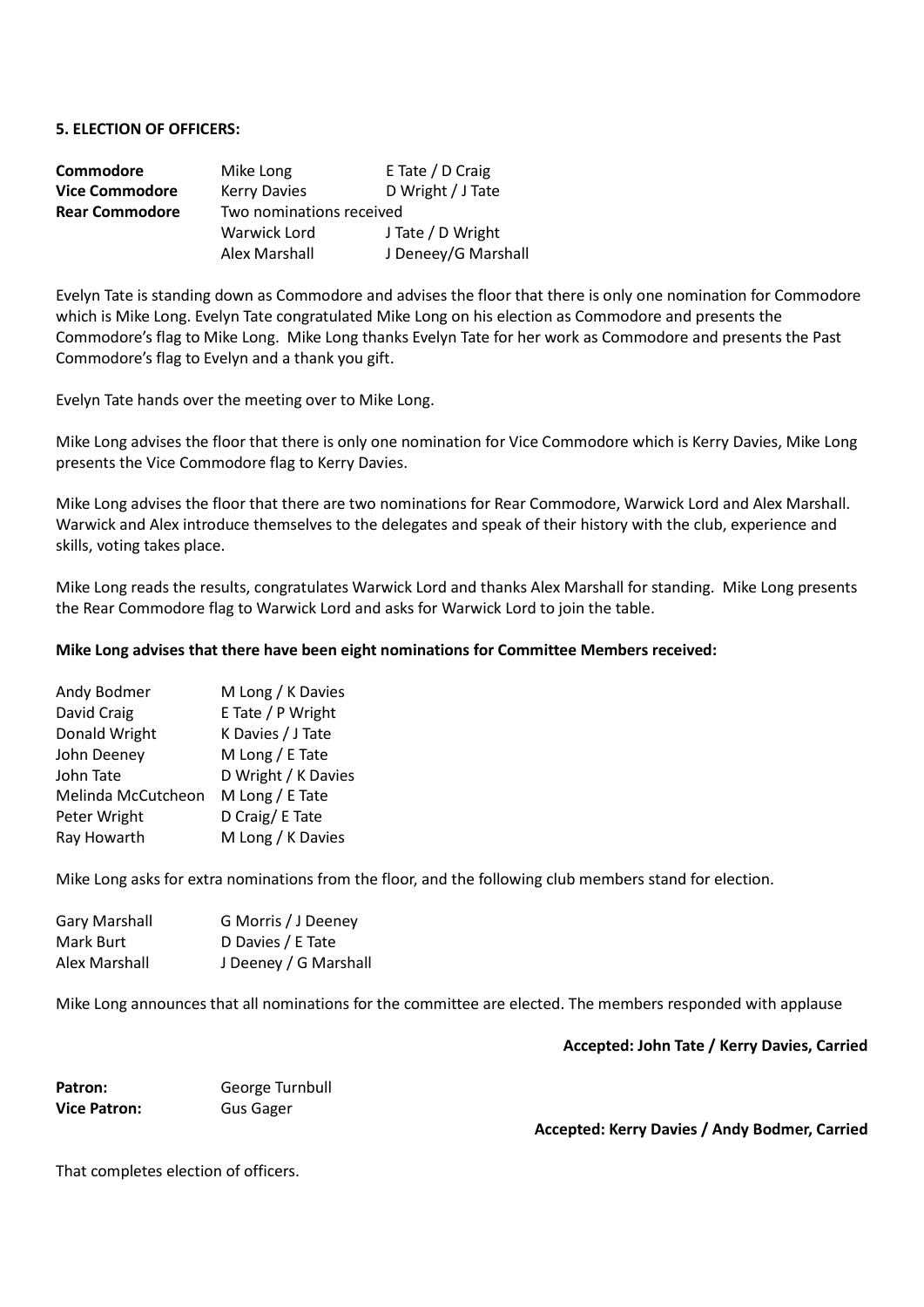## 6. GENERAL BUSINESS:

a) Proposed change to rule 32 –

| <b>Remit #: 1</b>                                                  | Section name: AUDIT                                                                                                                                                                                                                                                                                                                                                                                                                                                                                                                                                                                                                                                                                                                                                                                                                                                                                                                                                                                                                                                                                                                                                                                                                                          |  |  |  |  |
|--------------------------------------------------------------------|--------------------------------------------------------------------------------------------------------------------------------------------------------------------------------------------------------------------------------------------------------------------------------------------------------------------------------------------------------------------------------------------------------------------------------------------------------------------------------------------------------------------------------------------------------------------------------------------------------------------------------------------------------------------------------------------------------------------------------------------------------------------------------------------------------------------------------------------------------------------------------------------------------------------------------------------------------------------------------------------------------------------------------------------------------------------------------------------------------------------------------------------------------------------------------------------------------------------------------------------------------------|--|--|--|--|
| Proposed change:<br>Detail of change or<br>replacement<br>wording: | Removal of the need to have a compulsory audit of the financial accounts.<br>Rationale:<br>An incorporated society is not required to seek independent assurance (i.e. audit)<br>1.<br>under current legislation unless they are also registered under the Charities Act<br>and have annual expenditure of \$500,000 or more, over each of the preceding<br>two years, WBC is well below this threshold.<br>2. Audits are now not able to be done by Chartered Accountants who aren't<br>qualified for audit work. The cost of an audit is now between \$4,000 - \$5,000 due<br>to the prescriptive checks now required. Previously the cost of an audit was<br>around \$500.<br>3. Oversight of the financial health of the Club is done regularly and approved at<br>each month's general meeting. Issues arising are dealt with when they arise.<br>32. No Review or Audit of the Annual Financial statements is required unless this is requested<br>by a majority of members at any properly convened Club Annual General meeting. If required,<br>this Review shall be conducted by a suitably qualified person and shall follow the check list<br>prepared by the Club's Accountant, the Treasurer (or delegate) and be approved by the<br>Committee. |  |  |  |  |
| Other rules<br>impacted by this                                    | The Club's books shall be audited prior to each AGM and for that purpose an Auditor shall be-<br>appointed at each AGM. The Committee shall also be empowered to arrange for a special audit-<br>at any time should it be deemed advisable. Under a resolution from the AGM, the Committee-<br>shall be permitted to order a lesser review of the Club's books. This Review shall be conducted-<br>by an independent chartered accountant and shall follow the check list prepared by the Club's-<br>Accountant, the Treasurer (or delegate) and be approved by the Committee.<br>None                                                                                                                                                                                                                                                                                                                                                                                                                                                                                                                                                                                                                                                                       |  |  |  |  |
| change:                                                            |                                                                                                                                                                                                                                                                                                                                                                                                                                                                                                                                                                                                                                                                                                                                                                                                                                                                                                                                                                                                                                                                                                                                                                                                                                                              |  |  |  |  |

Voting took place for Remit #1 by a show of hands and motion did not carry. Carl Willis proposed the following remit, seconded by Bruce Cowan which should be:

The requirement for an audit of the annual financial statements will be determined by a majority vote of eligible members at the AGM. If required, this audit shall be conducted by a suitably qualified person.

Voting took place by a show of hands and the motion carried.

Accepted: Carl Willis / Bruce Cowan, Carried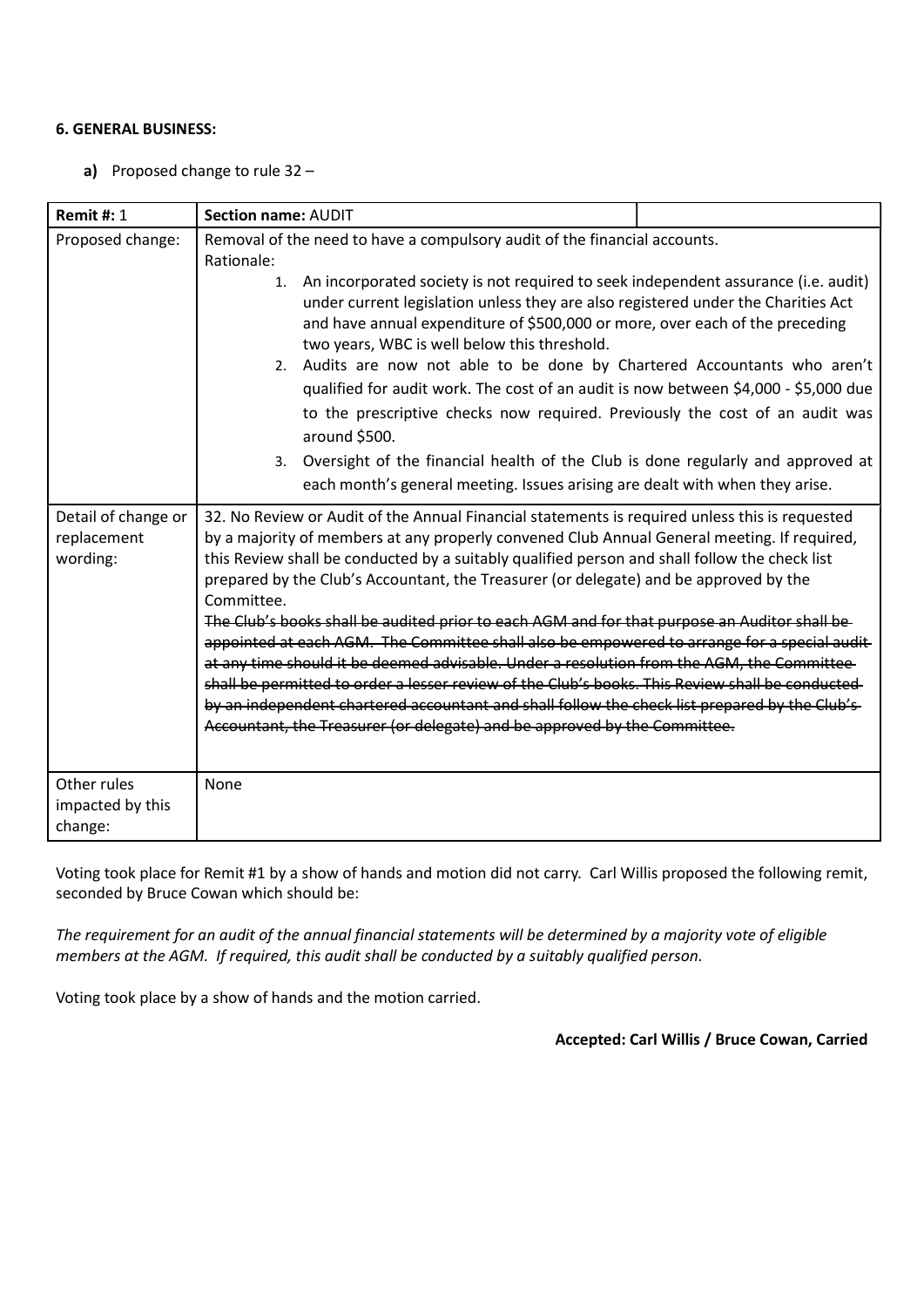## b) Subscriptions for 2019-2020

| b)                | Subscriptions for 2019-2020         |        |                         |            |             |           |                                                                                                                  |          |                                      |
|-------------------|-------------------------------------|--------|-------------------------|------------|-------------|-----------|------------------------------------------------------------------------------------------------------------------|----------|--------------------------------------|
|                   |                                     |        |                         |            |             |           |                                                                                                                  |          |                                      |
|                   |                                     |        |                         |            |             |           | Colin Thrush advises that at the 2017 AGM it was agreed that membership's fees increase with CPI (consumer price |          |                                      |
| index) each year. |                                     |        |                         |            |             |           |                                                                                                                  |          |                                      |
|                   |                                     |        |                         |            |             |           |                                                                                                                  |          |                                      |
|                   | Proposed fee structure for AGM 2019 |        |                         |            |             |           |                                                                                                                  |          |                                      |
|                   |                                     |        |                         |            | Sub Total   | GST (excl | Cost to                                                                                                          | Current  | Variation                            |
|                   | <b>Type</b>                         | Member | AYBA                    | <b>YNZ</b> |             |           |                                                                                                                  |          |                                      |
| Category          |                                     | fee    |                         |            | with levies | AYBA)     | members                                                                                                          | fees     |                                      |
| Family            | Subscription                        | 276.33 | 3.93                    | 48.40      | 328.66      | 48.71     | \$377.36                                                                                                         | \$366.99 | \$10.37                              |
| Senior            | Subscription                        | 221.06 | 3.93                    | 24.20      | 249.19      | 36.79     | \$285.98                                                                                                         | \$279.20 |                                      |
| Associate         | Subscription                        | 60.80  | 1.08                    | 24.20      | 86.08       | 12.75     | \$98.83                                                                                                          | \$95.13  |                                      |
| Family            | Entrance                            | 210.25 | 0                       | 0          | 210.25      | 31.54     | \$241.78                                                                                                         | \$237.74 |                                      |
| Senior            | Entrance                            | 168.20 | $\pmb{0}$               | 0          | 168.20      | 25.23     | \$193.43                                                                                                         | \$190.19 | \$6.78<br>\$3.70<br>\$4.04<br>\$3.23 |
| Associate         | Entrance                            | 57.67  | $\mathbf 0$             | $\Omega$   | 57.67       | 8.65      | \$66.32                                                                                                          | \$65.21  |                                      |
|                   | Family margin                       |        | 125% As set at AGM 2017 |            |             |           |                                                                                                                  |          |                                      |
|                   | YNZ fee                             |        | 24.20 per person        |            |             |           |                                                                                                                  |          | \$1.11                               |

## c) Works Committee Report (Mike Long)

Mike Long thanks his committee members who are Andy Berms, Dave Craig, John Deeney, Ray Howarth, Warwick Lord, Pete Wright, Glenn Parker (custodian).

| <b>FINISHED PROJECTS</b>                                                                                                                                                                                                                   | <b>CURRENT PROJECTS</b>                                                                                                                       |
|--------------------------------------------------------------------------------------------------------------------------------------------------------------------------------------------------------------------------------------------|-----------------------------------------------------------------------------------------------------------------------------------------------|
| Hardstand filtration system<br>$\bullet$<br>Working Bee, wharf shed lighting, califont,<br>water blaster<br>Weiti Patrol, scrape back antifoul, anchor<br>$\bullet$<br>winch, mechanical maintenance<br>Wood fire replacement<br>$\bullet$ | Wharf pontoon resource consent<br>$\bullet$<br>Wharf upgrade<br>Pontoon replacement<br>Mast gantry repairs<br>Working Bee, building & grounds |
| <b>FUTURE PROJECTS</b><br>Pile replacement x 20<br>$\bullet$<br>Hardstand re contour - stage 2<br>$\bullet$<br>Kitchen improvements.<br>$\bullet$<br>Clubroom furniture                                                                    |                                                                                                                                               |

## d) Health and Safety Report (Evelyn Tate)

Health and Safety are ongoing for the Committee. High risk areas are the yard area, with heavy vehicles, ladders, power tools, slippery ground & public traffic and also the carpark area. We are looking at putting procedures in place focusing on most dangerous activities first, putting boats on grids, preparing cradles for haulage, haulage & movement around the yard

## e) Sailing Report (Kerry Davies)

It has been an interesting year for racing with a fair amount of light conditions. Our sailing program has continued pretty much in the same format as last year, with the addition of a combined cruising race with SYC and GHYC (20 boats) on the waters off Sandspit and Kawau Island and a combined race with MCC and GHYC (18 boats) held at Mahurangi with a BBQ/social get together on the beach afterwards. Both these events will be run again this summer.

We also have our regular combined racing with Gulf Harbour Yacht Club and continue to see good turnouts, as well